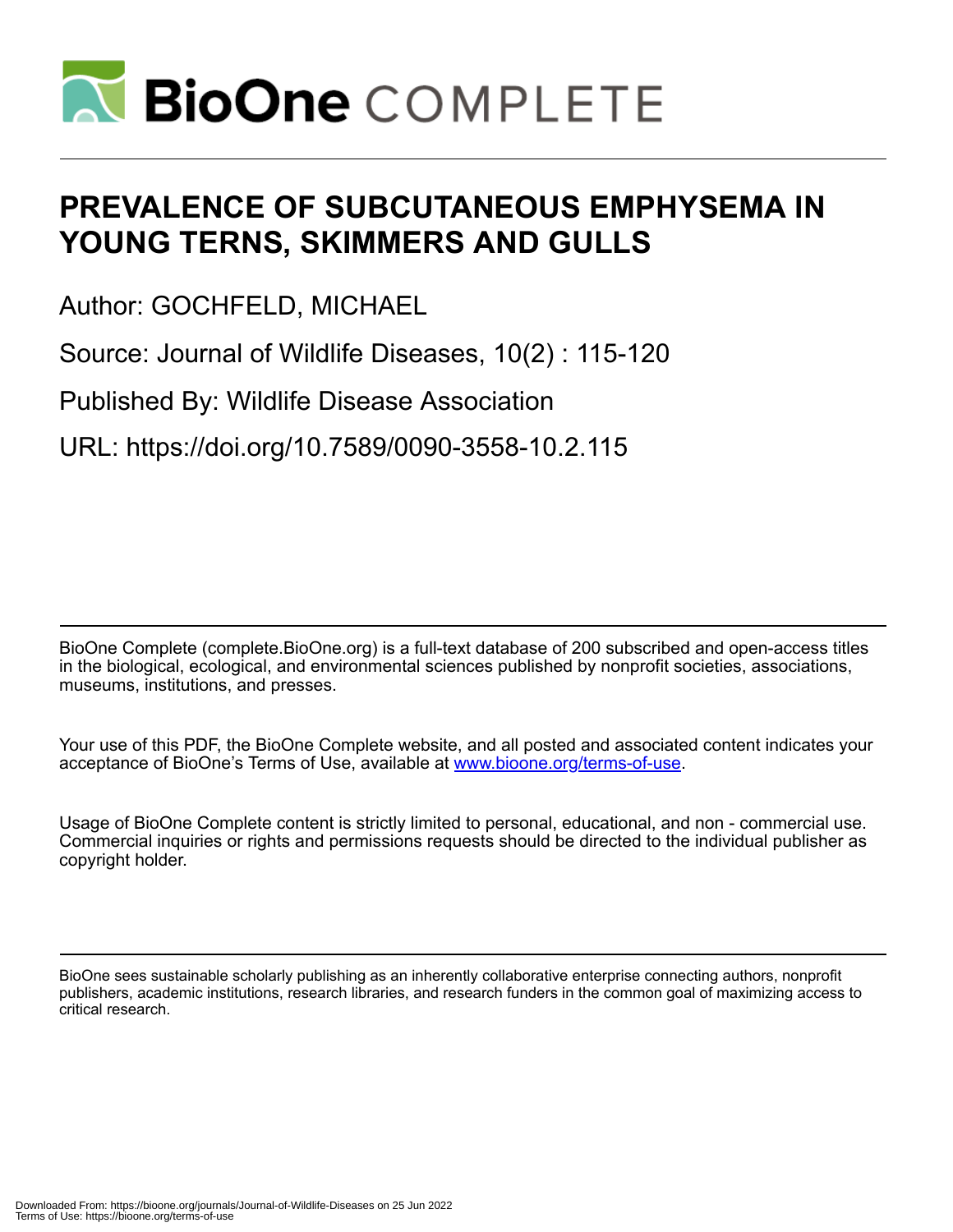# **PREVALENCE OF SUBCUTANEOUS EMPHYSEMA IN YOUNG TERNS, SKIMMERS AND GULLS**

MICHAEL GOCHFELD, Department of Ornithology, American Museum of Natural History, New York, New York 10024, and Division of Environmental Health Sciences, Columbia University School of Public Health, New York, New York 10032, U.S.A.

*A bstract:* Examination of five coastal species of sea birds on Long Island, New York, revealed 18 cases of subcutaneous emphysema among over 11,000 chicks handled over a 5 year period. The condition may result from a variety of causes, but trauma to young birds from territorial adults is believed to play an important role. The condition is often benign, but when severe may interfere with both cryptic posture and escape. It should be distinguished from generalized edema, a condition which might occur in the same populations. Treatment is simple and usually successful.

The accumulation of pockets of air under the skin is a sometimes dramatic event which, in humans, is most frequently due to soft-tissue infection with anaerobic, gas-forming bacteria *(Clostri diwn* spp.). It also occurs occasionally following surgery, trauma (such as penetrating injuries), or spontaneous rupture of lung tissue with air escaping under pressure into the mediastinum and later into the subcutaneous tissues.<sup>12</sup> It is apparently a rare event in other mammals. Birds, because of their extensive system of intercommunicating air sacs extending into bones and body cavities' may be more subject to subcutaneous emphy sema, although damage to these structures would not be the only cause. I and others working in colonies of nesting Common Terns *(Sterna hirundo)* and Black Skimmers *(Rynchops niger)* have found that it may occur occasionally among young chicks, particularly in large dense colonies. We have also found a young Roseate Tern *(S. dougallii)* and a young Herring Gull *(Larus argentatus)* similarly affected.

# **METHODS**

Periodically since 1964 the breeding biology of several species of seabirds has been studied in colonies on the south shore of Long Island, New York, in Nassau and Suffolk Counties. We have worked mainly in two colonies, at West End Beach and at Cedar Beach, in each of which about 1000 pair of Common Terns are the dominant element. Our studies involved banding many of the young birds, studying their growth and development, and determining the causes of morbidity and mortality.<sup>7,8,9</sup> In some seasons more than 90% of the young birds fledging from the West End colony were banded, and the total number of young handled exceeds 10,000. This sample allows an estimate of the prevalence of subcutaneous emphysema in the Common Terns and Skimmers. The colonies were visited usually twice a week, but not every colony could be covered thoroughly each time, so un doubtedly many other chicks died, were eaten, or left the colony without being examined. Data on diseases and abnormalities are incomplete for conditions causing death prior to or shortly after hatching.

## **RESULTS**

The numbers of cases of subcutaneous emphysema found for each species and the numbers of chicks handled each year are listed in table 1. The prevalence for all species was 1.57 cases per 1000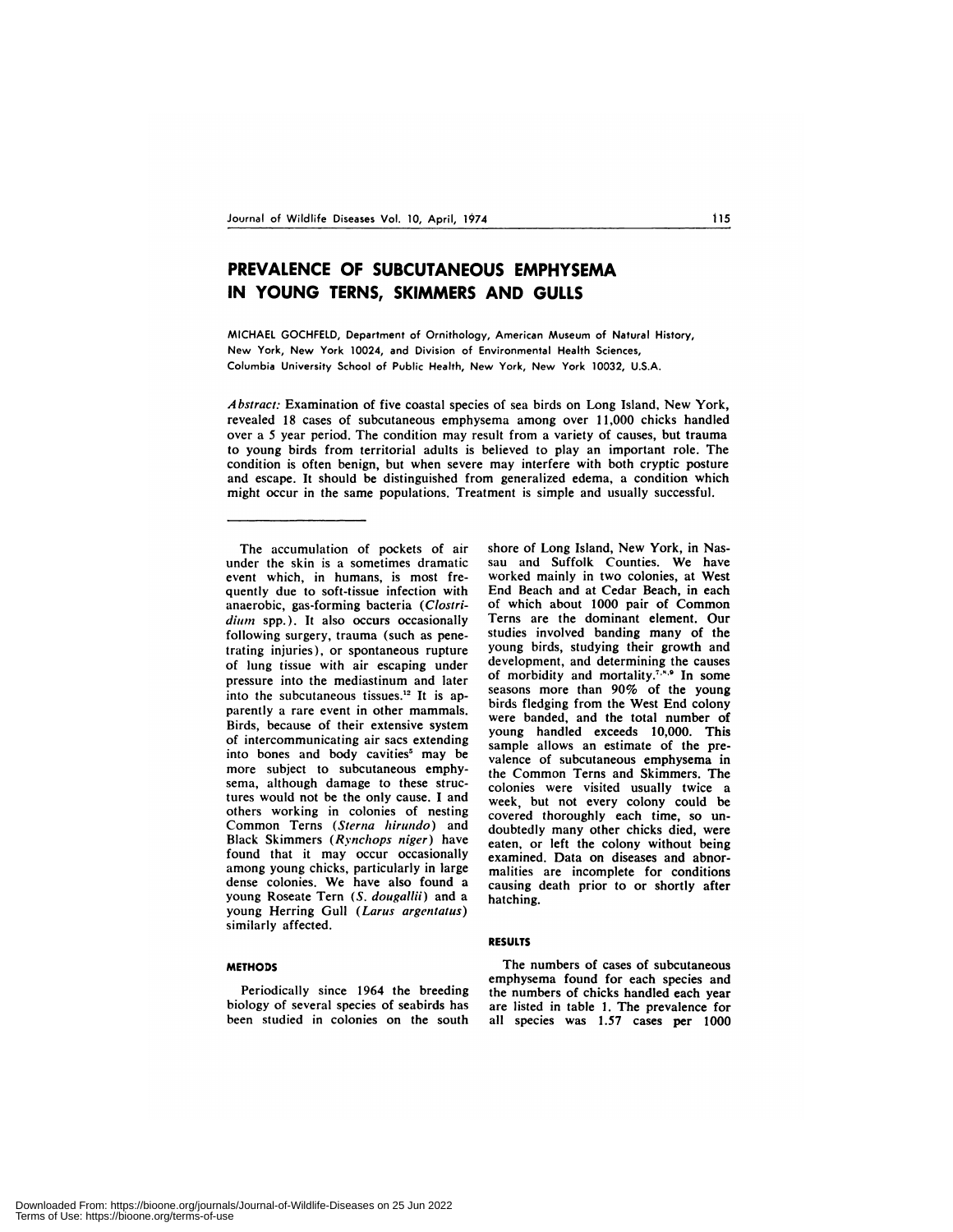| Z<br>Cases |            |                    |
|------------|------------|--------------------|
|            | Z<br>Cases | Prev. <sup>a</sup> |
| 866        | 9890<br>۰  | $\ddot{9}$         |
| 26<br>0    | 116        | 8.62               |
| ء<br>م     | 491<br>⊂   | 0                  |
| 32<br>0    | 724        | 9.67               |
| 26<br>0    | 221        | 4.52               |
| 950        |            | 1.57               |
|            |            | $18$ 11,442        |

| a in Five Species of Seabirds on Long Island |
|----------------------------------------------|
|                                              |
|                                              |
|                                              |
|                                              |
| ---------                                    |
| <b>COSSILIAN</b><br>)<br>)<br>)<br>)         |
|                                              |
|                                              |
|                                              |
|                                              |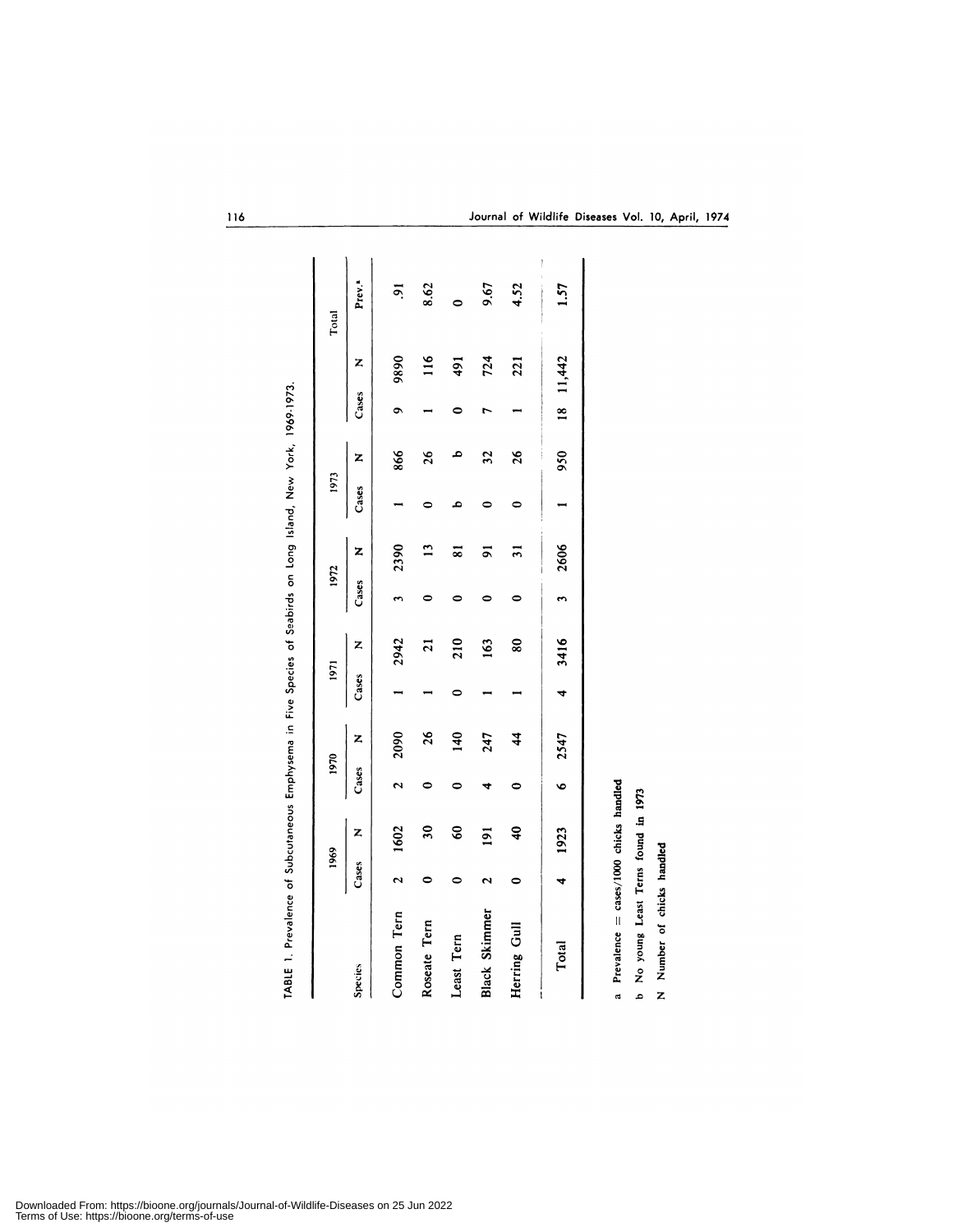chicks. No cases were found among 388 adult Common Terns and 12 adult Black Skimmers trapped and examined through June 1973. Emphysema was found in chicks as young as 4 days of age, but the peak occurrence was in the second week of life. There was no apparent inter-year variation in the occurrence of subcutaneous emphysema. This is in contrast to the changing incidence of such abnormalities as premature feather loss' and defects of the eye, bill and feet,<sup>9,11</sup> which increased markedly in 1970 and 1971. The relative lack of cases of emphysema in 1971 was associated with very high mortality of young, which meant that few chicks over 1 week of age were alive and at risk.

Birds with subcutaneous emphysema were otherwise healthy and vigorous, except for one Skimmer with a large accumulation of air in the right abdomi nal wall which dissected down into the right femoral region. This chick tilted severely to the right side and was barely able to walk. In several other cases, however, the swellings distorted the body outline, and for young Skimmers which rely considerably on their cryptic coloration and posture (M. Gochfeld, personal observation) this distortion could render them more susceptible to predation.

Six birds with moderate or severe ac cumulations of air in the neck, axillary, or abdominal areas, were kept in captivity and were treated by evacuating the air with a syringe and 18 gauge needle. Two birds reaccumulated some air at least once. One of these, with the ventral and right lateral abdominal wall swollen to about one and a half times normal size, reaccumulated air twice. It was finally treated by making a 2 mm incision in the right lateral anterior wall which prevented further air accumulation. The other four birds fared well in captivity and did not require further treatment. The remaining 12 birds with more minor accumulations were handled differently. Four were treated in the field by a syringe and needle, and the others were released without treatment. For all ten of the treated birds, air was evacuated with a single puncture indicating ap-

parently, a unilocular accumulation of air. However, multilocular accumulations could also occur.

Two of the chicks had been banded shortly after hatching at which time there was no evidence of abnormality. None of the affected chicks was recaptured after examination or treatment, but this is not significant since of all chicks banded, only 25-30% are handled a second time.

Although the afflicted chicks appeared vigorous, seven of them showed some signs of other wounds including abra sions of the scalp, face, or back, typical of those inflicted on wandering chicks by territorial adult terns and gulls.<sup>3,14</sup> Five of the six cases of severe air- accu mulation were in this category, which in cluded the young Gull and Roseate Tern, three Skimmers, and two of the Common Terns.

### DISCUSSION

In poultry, subcutaneous emphysema is found infrequently and is apparently not a significant cause of morbidity." Texts on pathology of aviary birds mention subcutaneous emphysema without indicating its prevalence or significance.<sup>1,2</sup> In wild birds, subcutaneous emphysema is a relatively little-known condition, For passerine birds, there is a report<sup>3</sup> of a Tree Sparrow *(Spizella arborea)* which was swollen to twice normal size. This bird required treatment four times before it stopped reaccumulating air, but in other respects it appeared vigorous and healthy." Floyd' mentions a young Common Tern with a swollen neck as one of the two abnormalities among nearly 5000 young terns handled, but we have found no other cases in the literature on terns. Since we are looking for abnormalities among these seabirds, we were perhaps more sensitive to minor accumulations of air than were previous field workers who were more concerned with banding young birds or studying their behavior. However, of the 18 cases we found on Long Island, 6 were large enough to be apparent before the affected chick was picked up. The occurrence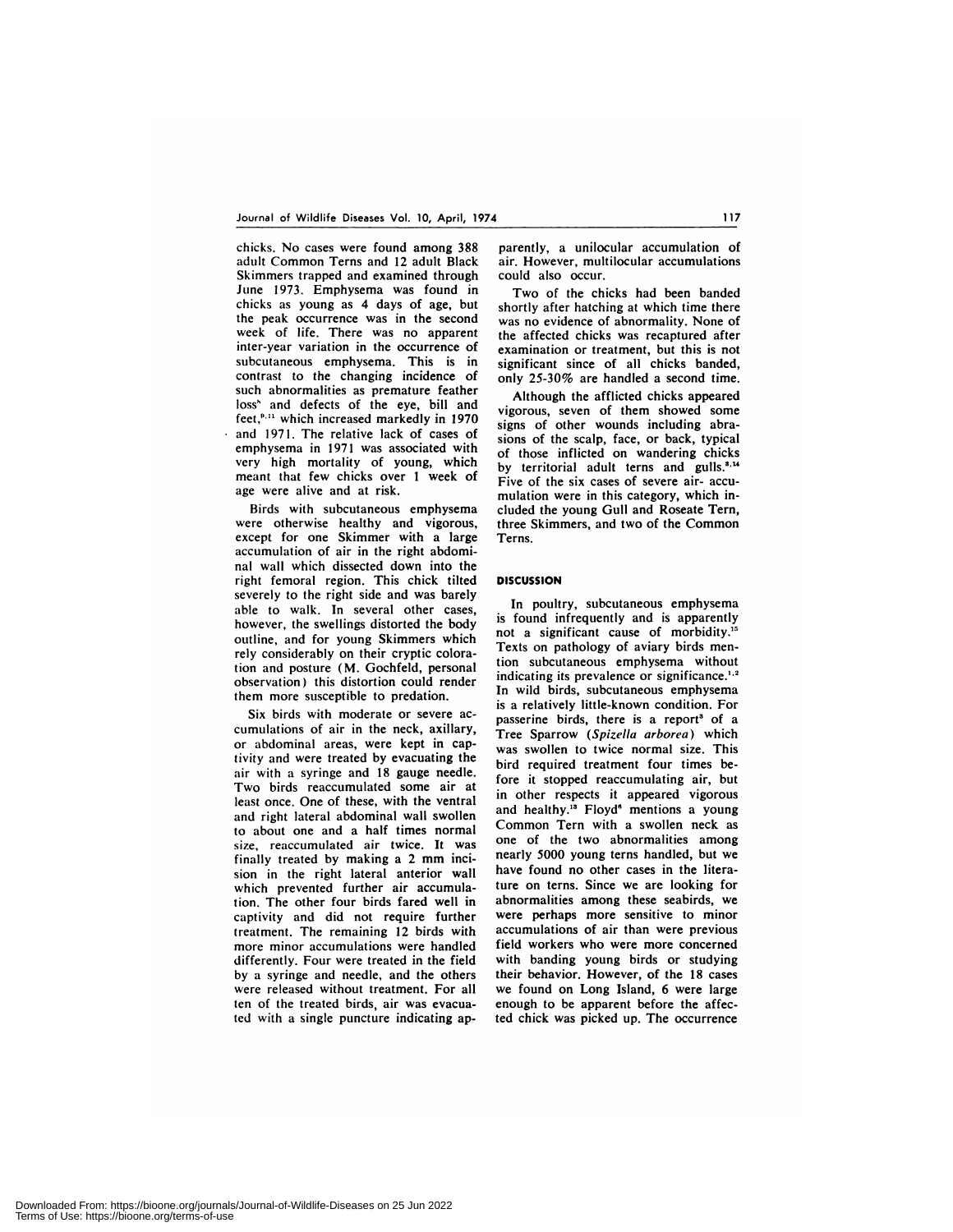of 9 cases among 9890 young Common Terns (prevalence  $= .91/1000$ ) probably reflects the true rate in that species, at least where it nests in large dense colonies. The much higher frequency among Black Skimmers (7 cases per 724 chicks *<sup>=</sup>* 9.67/1000) differs significantly from the rate among Common Terns (Chi Square  $= 190$ ,  $p < .001$ ). The single cases reported for the other species are based on small samples, and the condition has not yet been found among Least Terns on western Long Island.

The apparent difference in prevalence between the Skimmers and Terns is difficult to explain, since the cause of the emphysema in these birds is not certain. In view of the recovery of the captive birds after evacuation of the air, and in view of their overall vigor, a bacterial origin can be safely ruled out. Possibly the difference reflects anatomical differences in the structure of the air sac system, which might predispose one species to air sac rupture. Such a difference seems unlikely, particularly since Skimmers and Terns are closely related. Several sources report that subcutaneous emphysema may arise after blunt trauma when the glottis is closed,<sup>2</sup> or after a penetrating injury which allows entry of air into the tissues but prevents its escape.<sup>1,2</sup> Air escape from spontaneous rupture of lung parenchyma or from erosive diseases of the lung (and/of air sacs in birds) is apparently less common, as is air accumulation from fractures of hollow bones or defective epiphyses.<sup>1,2,4</sup>

The major source of non-lethal trauma in the tern colonies are the adult terns themselves. Chicks wandering into oc cupied territories are repeatedly struck by certain adults and are often killed or seriously injured,<sup>3</sup> and the same is true for the gulls." Although many of these injured chicks soon die from their wounds, we have found others with lacerations of the scalp and back which survived, The presence of recognizable signs of trauma on 7 of the 18 chicks with emphysema, compared with fewer than 50 noted cases of apparent trauma among 11,424 other live chicks handled (Chi Square  $= 121$ ;  $p < .001$ ) strongly suggests a casual relation between the trauma and the emphysema in some of the cases. If the adult Common Terns are an important cause of emphysema, the high incidence among the young Black Skimmers suggests that they are less well adapted to avoid such attacks. Our observations on Skimmers indicate that although they nest close together, usually within colonies of Terns, they themselves rarely behave aggressively towards chicks of any species. In addition, we have found that Skimmer chicks are very mobile and wander extensively through the colony, and we have frequently seen them attacked and twice seen them killed by the more aggressive Common Terns.

Since adult aggression is a cause of morbidity and mortality, it can serve as a selective factor promoting escape or avoidance behavior in the young chicks. One would predict that Common Tern chicks would have certain strategies for minimizing such attacks, including diminished mobility (difficult to measure in a colony with frequent disturbance by humans), running away, or hiding. Skim mers may have had less evolutionary ex perience with such aggression, since they apparently practice it much less themselves. Lack of avoidance behavior and increased mobility of the young, could account for the higher prevalence of subcutaneous emphysema among the young Skimmers. However, whether Tern and Skimmer chicks actually manifest significant behavioral differences with regard to avoidance behavior remains to be determined. The differential incidence of emphysema suggests that such differ ences might exict, but the above explanation remains speculative. Since the Long Island tern colonies are subject to frequent human disturbance, they may have more wandering by chicks and more frequent adult-chick encounters, hence a higher frequency of injuries and emphy sema. This may account for the observed prevalence, and may indicate that our findings are not typical for these species. However, many reported studies of tern colonies indicate that human disturbance occurs regularly.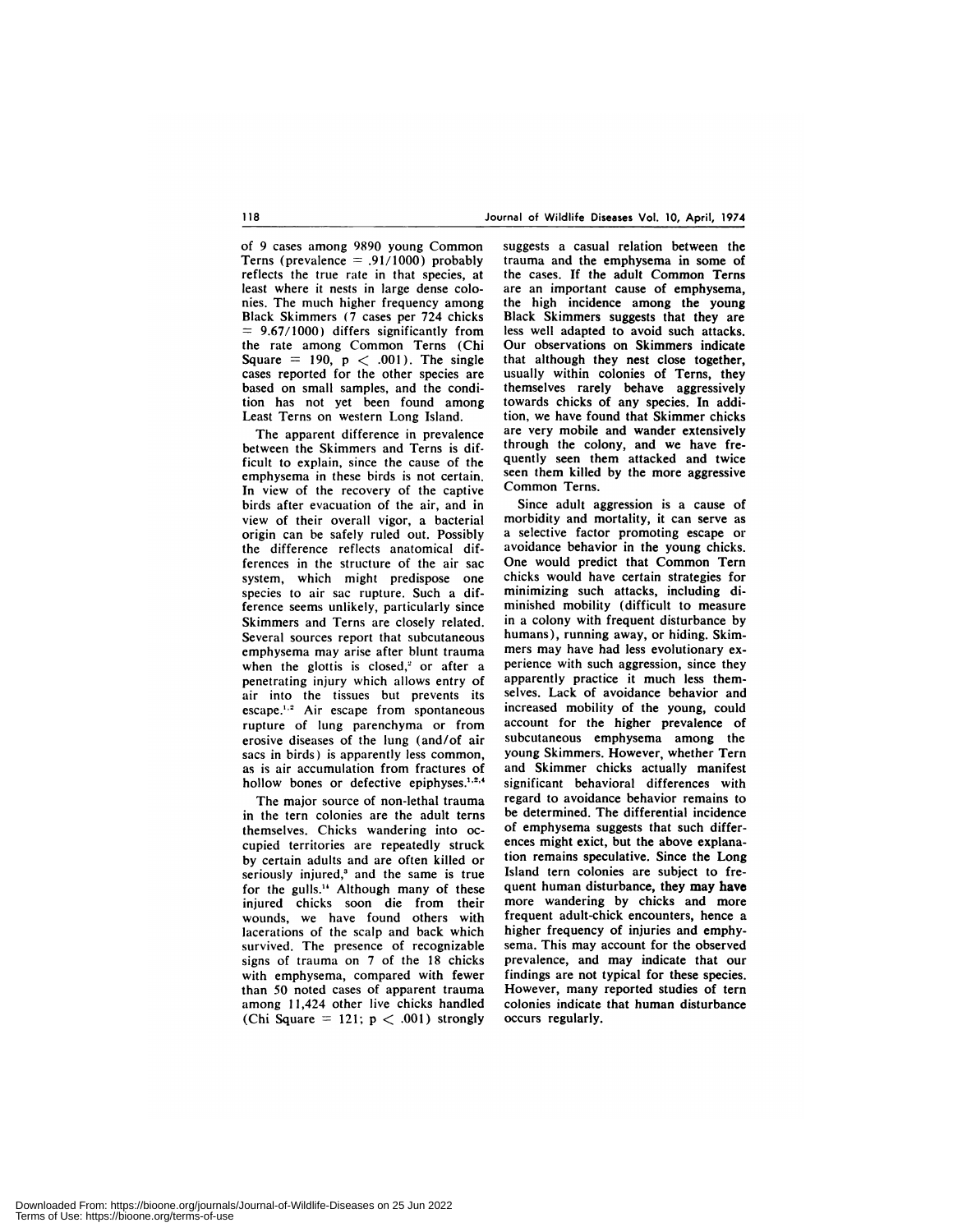In contrast to our findings, P. A. and F. G. Buckley (personal communication) have never observed this condition among Royal Terns *(Thalasseus maxi mus*) during six seasons of field work. Royal Terns nest in dense aggregations, but the young enter a crèche where they are not subject to attacks by the adults. Also D. B. Ford who has handled several thousand Herring Gull chicks on Long Island, New York, has not seen any cases. Harris<sup>10</sup> mentions diseases of Herring and of Lesser and Greater Blackbacked Gulls *(L. fuscus, L. marinus)* whose breeding he studied, and he apparently did not find any cases of emphy sema. Since gull chicks are frequently subject to attacks by adults one might predict a high prevalence of emphysema, unless such attacks are so often fatal'4 that there are few survivors.

Assessing the significance of the em physema to the affected bird is difficult. With one exception, the birds appeared vigorous and healthy, but in several cases the air accumulations would have ren dered flying difficult or impossible, or would have delayed flight-learning. Moreover, distortion of outline would  $_{12}$ have made chicks more conspicuous to potential predators.

Another condition which could cause swellings in young birds is generalized edema, It is known that this can be caused by polychlorinated biphenyl com pounds, and these compounds are found in tissues of Long Island tern chicks" at fairly high levels. Subcutaneous emphy sema was usually localized to one part or side of the chick, while edema usually involves most of the soft tissues of the body, and tends to accumulate mainly in dependent areas. Differentiation can be made in most cases by pressing the swelling with a finger and then releasing it. Edema will usually show the imprint of the finger for at least several seconds, while in emphysema, where the air is under pressure, the swollen portion immediately regains its shape, and the finger leaves no impression. Subcutaneous em physema may be a natural outcome of nesting in dense colonies were adult aggression is high, but other causes should be sought as well. Generalized edema should be looked for also, particularly in view of the considerable concern over abnormalities caused by chemical contaminants in the environment. $8.9.11$ 

#### **Acknowledgements**

Mr. R. Gochfeld, Ms. 5. Grafton, and Ms. D. Ponsolle participated in many aspects of the field work. Mr. D. B. Ford and Dr. P. A. and Ms. F. G. Buckley generously provided details on their field experiences with other Laird species.

#### **LITERATURE CITED**

- 1. ANDRE, J-P. 1968. *Pathologic des Oiseaux de Cage et de Voliere.* Vigot Freres, Paris, 167 pp.
- 2. ARNALL, L. 1969. Diseases of the respiratory system, pp. 263-290, in *Diseases of Cage and A viary Birds,* ed. by M.L. Petrak, Lea & Febiger, Philadelphia.
- 3. AUSTIN, 0. L. Jr. 1929. Contributions to the knowledge of the Cape Cod Sterninae. Bull. Northeastern Bird Banding Assoc. 5: 133-149.
- 5. DUNCKER, H-R. 1971. The lung air sac system of birds. Ergebnisse der Anatomic und Entwicklungs 45: 1-171.
- 6. FLOYD, C. B. 1929. Notes on banding tern at Chatham, Massachusetts for 1929. Bird Banding 5: 144-153.
- 7. GOCHFELD, M. 1965. Mortality among the Common Terns of the Short Beach, LI. Colony. Linnaean News-Letter (New York). v. 19, no. 9: 1-3.
- 8. GOCHFELD, M. 1971. Premature feather loss a "new disease" of terns on Long Island, New York. Kingbird. 21: 206-211.